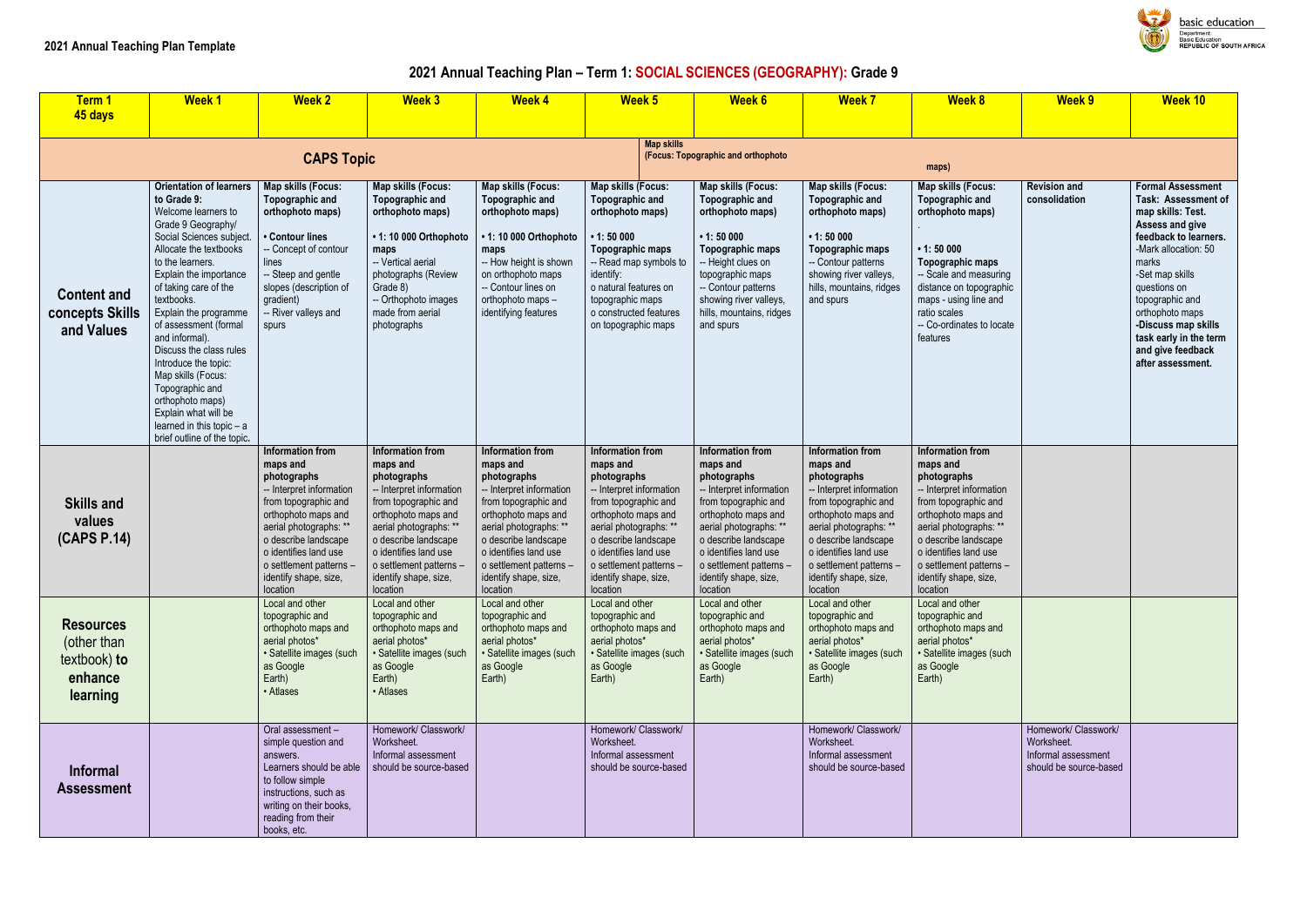### **2021 Annual Teaching Plan Template**

| Term 1<br>45 days                           | <b>Week1</b> | <b>Week 2</b> | <b>Week 3</b> | <b>Week 4</b> | Week 5 | <b>Week 6</b> | <b>Week 7</b>                                                                                                                                                               | <b>Week 8</b> | Week 9 | <b>Week 10</b> |
|---------------------------------------------|--------------|---------------|---------------|---------------|--------|---------------|-----------------------------------------------------------------------------------------------------------------------------------------------------------------------------|---------------|--------|----------------|
| <b>SBA</b><br>(Formal<br><b>Assessment)</b> |              |               |               |               |        |               | <b>Formal Assessment</b><br>Task: Assessment of<br>map skills on Topo<br>and orthophoto: Test.<br>Assess and give<br>feedback to learners.<br>-Mark allocation: 50<br>marks |               |        |                |



**basic education**<br> **Department:**<br> **Basic Education**<br>
REPUBLIC OF SOUTH AFRICA

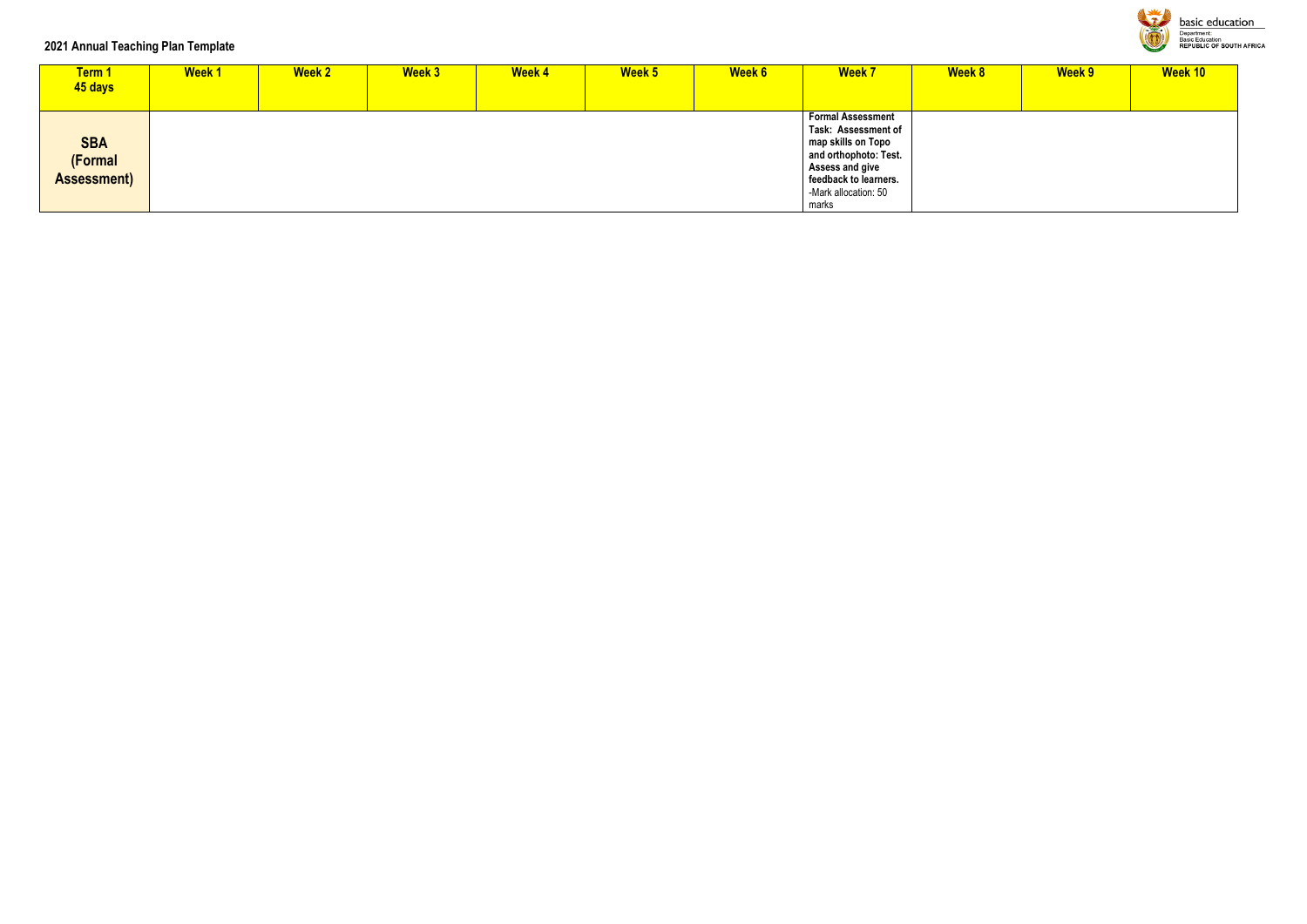# **2021 Annual Teaching Plan – Term 2: SOCIAL SCIENCES (GEOGRAPHY): Grade 9**

| <b>Term 2</b><br>51 days                            | <b>Week1</b>                                                                                                                                                                                                                                                                                                                                                                                                                                       | <b>Week 2</b>                                                                                                                                                                                                                                                                                                                                                                                                                                        | <b>Week 3</b>                                                                                                                                                                                                                                                                                                                                                                                                                                            | <b>Week 4</b>                                                                                                                                                                                                                                                                                                                                                                                                                                            | <b>Week 5</b>                                                                                                                                                                                                                                                                                                                                                                                                                                | <b>Week 6</b>                                                                                                                                                                                                                                                                                                                                                                                                                                      | <b>Week 7</b>                                                                                                                                                                                                                                                                                                                                                                                                                                          | <b>Week 8</b>                                                                                                                                                                                                                                                                                                                                                                                                                                            | <b>Week 9</b>                                                                                                                                                       | <b>Week 10</b>       |
|-----------------------------------------------------|----------------------------------------------------------------------------------------------------------------------------------------------------------------------------------------------------------------------------------------------------------------------------------------------------------------------------------------------------------------------------------------------------------------------------------------------------|------------------------------------------------------------------------------------------------------------------------------------------------------------------------------------------------------------------------------------------------------------------------------------------------------------------------------------------------------------------------------------------------------------------------------------------------------|----------------------------------------------------------------------------------------------------------------------------------------------------------------------------------------------------------------------------------------------------------------------------------------------------------------------------------------------------------------------------------------------------------------------------------------------------------|----------------------------------------------------------------------------------------------------------------------------------------------------------------------------------------------------------------------------------------------------------------------------------------------------------------------------------------------------------------------------------------------------------------------------------------------------------|----------------------------------------------------------------------------------------------------------------------------------------------------------------------------------------------------------------------------------------------------------------------------------------------------------------------------------------------------------------------------------------------------------------------------------------------|----------------------------------------------------------------------------------------------------------------------------------------------------------------------------------------------------------------------------------------------------------------------------------------------------------------------------------------------------------------------------------------------------------------------------------------------------|--------------------------------------------------------------------------------------------------------------------------------------------------------------------------------------------------------------------------------------------------------------------------------------------------------------------------------------------------------------------------------------------------------------------------------------------------------|----------------------------------------------------------------------------------------------------------------------------------------------------------------------------------------------------------------------------------------------------------------------------------------------------------------------------------------------------------------------------------------------------------------------------------------------------------|---------------------------------------------------------------------------------------------------------------------------------------------------------------------|----------------------|
|                                                     |                                                                                                                                                                                                                                                                                                                                                                                                                                                    |                                                                                                                                                                                                                                                                                                                                                                                                                                                      |                                                                                                                                                                                                                                                                                                                                                                                                                                                          |                                                                                                                                                                                                                                                                                                                                                                                                                                                          |                                                                                                                                                                                                                                                                                                                                                                                                                                              |                                                                                                                                                                                                                                                                                                                                                                                                                                                    |                                                                                                                                                                                                                                                                                                                                                                                                                                                        |                                                                                                                                                                                                                                                                                                                                                                                                                                                          |                                                                                                                                                                     |                      |
| <b>CAPS Topic</b>                                   |                                                                                                                                                                                                                                                                                                                                                                                                                                                    |                                                                                                                                                                                                                                                                                                                                                                                                                                                      |                                                                                                                                                                                                                                                                                                                                                                                                                                                          |                                                                                                                                                                                                                                                                                                                                                                                                                                                          | <b>DEVELOPMENT ISSUES</b>                                                                                                                                                                                                                                                                                                                                                                                                                    | (Focus: SA and the World)                                                                                                                                                                                                                                                                                                                                                                                                                          |                                                                                                                                                                                                                                                                                                                                                                                                                                                        |                                                                                                                                                                                                                                                                                                                                                                                                                                                          |                                                                                                                                                                     |                      |
| <b>Content and</b><br>concepts Skills<br>and Values | Development<br>Meaning of<br>development - including<br>economic, social and<br>environmental aspects                                                                                                                                                                                                                                                                                                                                              | Development<br>Ways of measuring<br>development                                                                                                                                                                                                                                                                                                                                                                                                      | <b>Development</b><br>The Human<br>Development Index<br>(HDI) - life expectancy,<br>education, per capita<br><b>GDP</b>                                                                                                                                                                                                                                                                                                                                  | <b>Factors affecting</b><br>development<br>Reasons for differences<br>in development<br>Historical factors such<br>as colonialism<br>Trade - imbalances -<br>unfair trade<br>Technology and<br>industrialization                                                                                                                                                                                                                                         | <b>Factors affecting</b><br>development<br>Reasons for differences<br>in development<br>Health and welfare<br>Education<br>Political stability                                                                                                                                                                                                                                                                                               | <b>Opportunities for</b><br>development<br>More equitable trading<br>relationships<br>Alternative development<br>- particularly<br>alternatives to<br>industrialization                                                                                                                                                                                                                                                                            | <b>Opportunities for</b><br>development<br>Sustainable<br>development - including<br>economic, social and<br>environmental factors                                                                                                                                                                                                                                                                                                                     | <b>Opportunities for</b><br>development<br>Sustainable<br>development - including<br>economic, social and<br>environmental factors                                                                                                                                                                                                                                                                                                                       | Atlases, global<br>statistics and current<br>events<br><b>Revision and</b><br>consolidation<br><b>Summative</b><br>assessment<br>Test: Content and data<br>50 Marks | <b>School closed</b> |
| <b>Skills and</b><br>values<br>(CAPS P.14)          | - ask questions and identify<br>issues<br>- discuss and listen with<br>interest<br>collect and refer to<br>information (including<br>newspapers books and,<br>where possible, websites<br>- use geographical knowledge<br>to solve problems<br>- discuss and debate issues<br>recognise bias and different<br>points of view<br>develop own ideas based on<br>new knowledges<br>- suggest solutions to<br>problems<br>- devise and frame questions | - ask questions and identify<br>issues<br>- discuss and listen with<br>interest<br>collect and refer to<br>information (including<br>newspapers books and,<br>where possible, websites<br>- use geographical knowledge<br>to solve problems<br>discuss and debate issues<br>- recognise bias and different<br>points of view<br>- develop own ideas based on<br>new knowledges<br>- suggest solutions to<br>problems<br>- devise and frame questions | - ask questions and identify<br>issues<br>- discuss and listen with<br>interest<br>- collect and refer to<br>information (including<br>newspapers books and,<br>where possible, websites<br>- use geographical knowledge<br>to solve problems<br>- discuss and debate issues<br>- recognise bias and different<br>points of view<br>- develop own ideas based on<br>new knowledges<br>- suggest solutions to<br>problems<br>- devise and frame questions | - ask questions and identify<br>issues<br>- discuss and listen with<br>interest<br>- collect and refer to<br>information (including<br>newspapers books and,<br>where possible, websites<br>- use geographical knowledge<br>to solve problems<br>- discuss and debate issues<br>- recognise bias and different<br>points of view<br>- develop own ideas based on<br>new knowledges<br>- suggest solutions to<br>problems<br>- devise and frame questions | ask questions and identify<br>issues<br>- discuss and listen with<br>interest<br>- collect and refer to<br>information (including<br>newspapers books and,<br>where possible, websites<br>use geographical knowledge<br>to solve problems<br>discuss and debate issues<br>recognise bias and different<br>points of view<br>develop own ideas based on<br>new knowledges<br>suggest solutions to<br>problems<br>- devise and frame questions | - ask questions and identify<br>issues<br>- discuss and listen with<br>interest<br>- collect and refer to<br>information (including<br>newspapers books and,<br>where possible, websites<br>- use geographical knowledge<br>to solve problems<br>discuss and debate issues<br>- recognise bias and different<br>points of view<br>develop own ideas based on<br>new knowledges<br>- suggest solutions to<br>problems<br>devise and frame questions | - ask questions and identify<br>issues<br>- discuss and listen with<br>interest<br>collect and refer to<br>information (including<br>newspapers books and,<br>where possible, websites<br>- use geographical knowledge<br>to solve problems<br>- discuss and debate issues<br>- recognise bias and different<br>points of view<br>- develop own ideas based on<br>new knowledges<br>- suggest solutions to<br>problems<br>- devise and frame questions | - ask questions and identify<br>issues<br>- discuss and listen with<br>interest<br>- collect and refer to<br>information (including<br>newspapers books and,<br>where possible, websites<br>- use geographical knowledge<br>to solve problems<br>- discuss and debate issues<br>- recognise bias and different<br>points of view<br>- develop own ideas based on<br>new knowledges<br>- suggest solutions to<br>problems<br>- devise and frame questions |                                                                                                                                                                     |                      |
| <b>Resources to</b><br>enhance<br>learning          | YouTube channel videos/ Internet (Google Earth)/<br>Statistics South Africa - Census in brief                                                                                                                                                                                                                                                                                                                                                      | Social Sciences textbooks/ Atlas / Globe/ World map/ Newspapers/ magazines                                                                                                                                                                                                                                                                                                                                                                           |                                                                                                                                                                                                                                                                                                                                                                                                                                                          |                                                                                                                                                                                                                                                                                                                                                                                                                                                          |                                                                                                                                                                                                                                                                                                                                                                                                                                              |                                                                                                                                                                                                                                                                                                                                                                                                                                                    |                                                                                                                                                                                                                                                                                                                                                                                                                                                        |                                                                                                                                                                                                                                                                                                                                                                                                                                                          |                                                                                                                                                                     |                      |
| <b>Informal</b><br><b>Assessment</b>                | Oral assessment-<br>simple question and<br>answers.<br>Learners should be able<br>to follow simple<br>instructions.                                                                                                                                                                                                                                                                                                                                | Oral assessment-<br>simple question and<br>answers.<br>Learners should be able<br>to follow simple<br>instructions, such as<br>writing on their books,<br>reading from their<br>books, etc.                                                                                                                                                                                                                                                          | Homework/ Classwork/<br>Worksheet.<br>Informal assessment<br>should be source-based                                                                                                                                                                                                                                                                                                                                                                      |                                                                                                                                                                                                                                                                                                                                                                                                                                                          | Homework/ Classwork/<br>Worksheet.<br>Informal assessment<br>should be source-based                                                                                                                                                                                                                                                                                                                                                          |                                                                                                                                                                                                                                                                                                                                                                                                                                                    | Homework/ Classwork/<br>Worksheet.<br>Informal assessment<br>should be source-based                                                                                                                                                                                                                                                                                                                                                                    |                                                                                                                                                                                                                                                                                                                                                                                                                                                          |                                                                                                                                                                     |                      |
| <b>SBA</b><br>(Formal<br><b>Assessment)</b>         | <b>Formative assessment</b><br>Controlled Test:<br>Term 1 content 35 marks<br>Term 2 Content 40<br>75 marks                                                                                                                                                                                                                                                                                                                                        |                                                                                                                                                                                                                                                                                                                                                                                                                                                      |                                                                                                                                                                                                                                                                                                                                                                                                                                                          |                                                                                                                                                                                                                                                                                                                                                                                                                                                          |                                                                                                                                                                                                                                                                                                                                                                                                                                              |                                                                                                                                                                                                                                                                                                                                                                                                                                                    |                                                                                                                                                                                                                                                                                                                                                                                                                                                        |                                                                                                                                                                                                                                                                                                                                                                                                                                                          |                                                                                                                                                                     |                      |



**basic education** Department:<br>Department:<br>Basic Education<br>REPUBLIC OF SOUTH AFRICA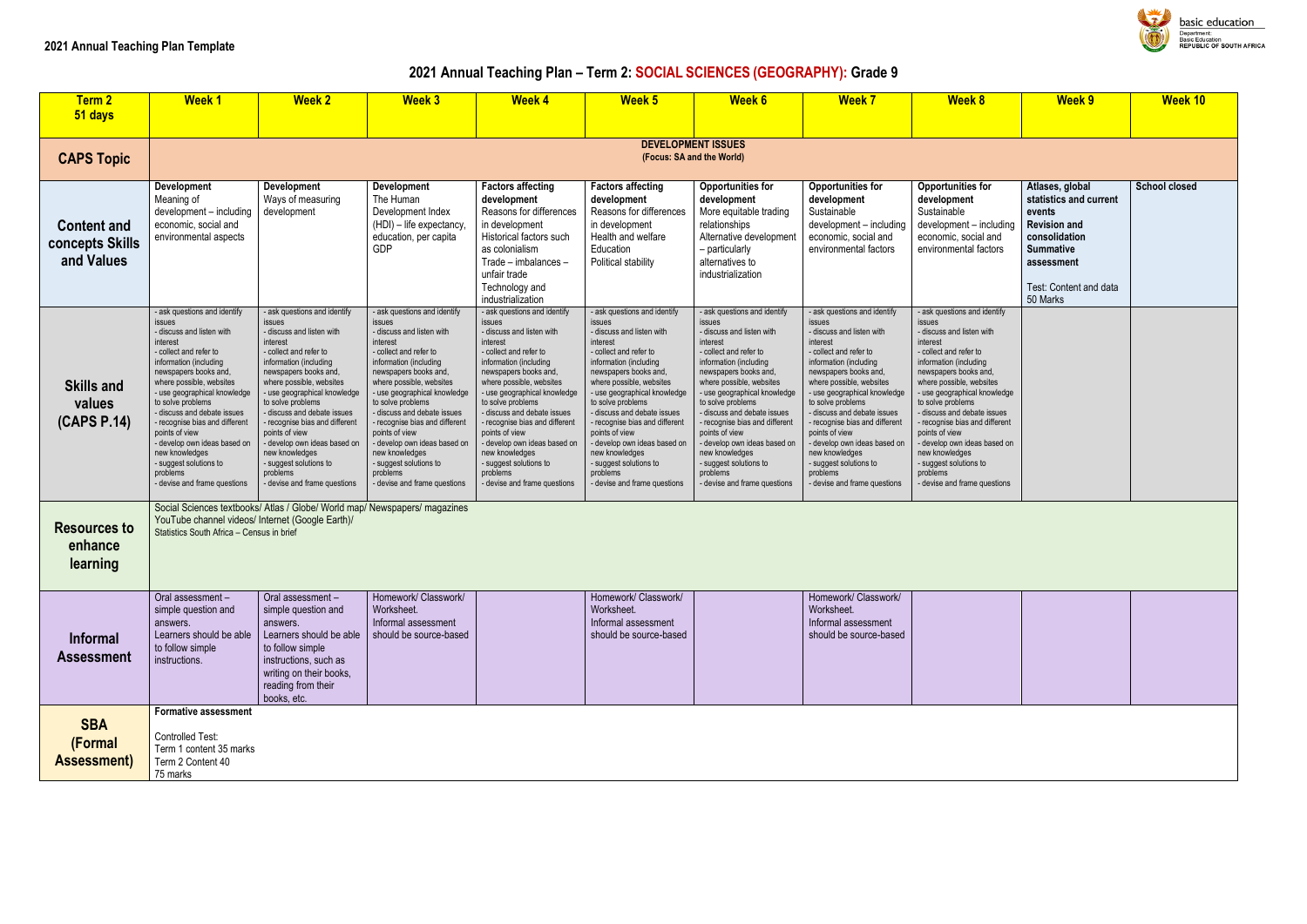## **2021 Annual Teaching Plan – Term 3: SOCIAL SCIENCES (GEOGRAPHY): Grade 9**

| Term 3<br>52 days                                   | <b>Week1</b>                                                                                                                                | <b>Week 2</b>                                                                                                                                                                                                                                 | <b>Week 3</b>                                                                                                                               | <b>Week 4</b>                                                                                                                                                                                     | <b>Week 5</b>                                                                                                                                                                                     | <b>Week 6</b>                                                                                                                                                                                       | <b>Week 7</b>                                                                                                                                                                                                                                                                                                                                                                                                                                                         | <b>Week 8</b>                                                                                                                                                                                                                                                                                                                                                                                                                                                           | <b>Week 9</b>                                                                                                | <b>Week 10</b>        |
|-----------------------------------------------------|---------------------------------------------------------------------------------------------------------------------------------------------|-----------------------------------------------------------------------------------------------------------------------------------------------------------------------------------------------------------------------------------------------|---------------------------------------------------------------------------------------------------------------------------------------------|---------------------------------------------------------------------------------------------------------------------------------------------------------------------------------------------------|---------------------------------------------------------------------------------------------------------------------------------------------------------------------------------------------------|-----------------------------------------------------------------------------------------------------------------------------------------------------------------------------------------------------|-----------------------------------------------------------------------------------------------------------------------------------------------------------------------------------------------------------------------------------------------------------------------------------------------------------------------------------------------------------------------------------------------------------------------------------------------------------------------|-------------------------------------------------------------------------------------------------------------------------------------------------------------------------------------------------------------------------------------------------------------------------------------------------------------------------------------------------------------------------------------------------------------------------------------------------------------------------|--------------------------------------------------------------------------------------------------------------|-----------------------|
| <b>CAPS Topic</b>                                   |                                                                                                                                             |                                                                                                                                                                                                                                               |                                                                                                                                             |                                                                                                                                                                                                   | SURFACE FORCES THAT SHAPE THE EARTH<br>(PHYSICAL GEOGRAPHY)                                                                                                                                       |                                                                                                                                                                                                     |                                                                                                                                                                                                                                                                                                                                                                                                                                                                       |                                                                                                                                                                                                                                                                                                                                                                                                                                                                         |                                                                                                              |                       |
| <b>Content and</b><br>concepts Skills<br>and Values | Weathering<br>Concept of weathering<br>Physical weathering<br>Chemical weathering<br>Biological weathering                                  | Weathering<br>Impact of human activities<br>on weathering                                                                                                                                                                                     | Weathering<br>Difference between<br>weathering, erosion and<br>deposition                                                                   | <b>Erosion and deposition</b><br>Rivers - features of<br>erosion and deposition<br>along a river course                                                                                           | <b>Erosion and deposition</b><br>Rivers - features of<br>erosion and deposition<br>along a river course                                                                                           | <b>Erosion and deposition</b><br>Rivers - features of<br>erosion and deposition<br>along a river course                                                                                             | The impact of people on<br>soil erosion<br>Human contributions to<br>erosion through<br>agriculture, construction<br>and mining.                                                                                                                                                                                                                                                                                                                                      | The impact of people on<br>soil erosion<br>Case study:<br>agriculture as a<br>contributor to erosion                                                                                                                                                                                                                                                                                                                                                                    | <b>Revision and</b><br>consolidation<br><b>Summative</b><br>assessment<br>Test: Content and data<br>50 Marks | <b>Schools closed</b> |
| <b>Skills and</b><br>values<br>(CAPS P.14)          | - collect and refer to<br>information (including<br>newspapers books and,<br>where possible,<br>websites<br>- devise and frame<br>questions | - collect and refer to<br>information (including<br>newspapers books and,<br>where possible,<br>websites<br>- use geographical<br>knowledge to solve<br>problems<br>- devise and frame<br>questions<br>- ask questions and<br>identify issues | - collect and refer to<br>information (including<br>newspapers books and,<br>where possible,<br>websites<br>- devise and frame<br>questions | collect and refer to<br>information (including<br>newspapers books and,<br>where possible,<br>websites<br>- use geographical<br>knowledge to solve<br>problems<br>- devise and frame<br>questions | collect and refer to<br>information (including<br>newspapers books and,<br>where possible,<br>websites<br>- use geographical<br>knowledge to solve<br>problems<br>- devise and frame<br>questions | - collect and refer to<br>information (including<br>newspapers books and,<br>where possible,<br>websites<br>- use geographical<br>knowledge to solve<br>problems<br>- devise and frame<br>questions | ask questions and<br>identify issues<br>- discuss and listen with<br>interest<br>- collect and refer to<br>information (including<br>newspapers books and,<br>where possible,<br>websites<br>- use geographical<br>knowledge to solve<br>problems<br>- discuss and debate<br>issues<br>- recognise bias and<br>different points of view<br>- develop own ideas<br>based on new<br>knowledges<br>- suggest solutions to<br>problems<br>- devise and frame<br>questions | - ask questions and<br>identify issues<br>- discuss and listen with<br>interest<br>- collect and refer to<br>information (including<br>newspapers books and,<br>where possible,<br>websites<br>- use geographical<br>knowledge to solve<br>problems<br>- discuss and debate<br>issues<br>- recognise bias and<br>different points of view<br>- develop own ideas<br>based on new<br>knowledges<br>- suggest solutions to<br>problems<br>- devise and frame<br>questions |                                                                                                              |                       |
| <b>Resources to</b><br>enhance<br>learning          | YouTube channel videos/ Internet (Google Earth)/                                                                                            | Social Sciences textbooks/ Atlas / Globe/ World map/ Newspapers/ magazines<br>Photographs of a range of landforms/ Topographic maps                                                                                                           |                                                                                                                                             |                                                                                                                                                                                                   |                                                                                                                                                                                                   |                                                                                                                                                                                                     |                                                                                                                                                                                                                                                                                                                                                                                                                                                                       |                                                                                                                                                                                                                                                                                                                                                                                                                                                                         |                                                                                                              |                       |
| <b>Informal</b><br><b>Assessment</b>                | Oral assessment-<br>simple question and<br>answers.<br>Learners should be able<br>to follow simple<br>instructions.                         | Oral assessment -<br>simple question and<br>answers.<br>Learners should be able<br>to follow simple<br>instructions, such as<br>writing on their books,<br>reading from their<br>books, etc.                                                  | Homework/ Classwork/<br>Worksheet.<br>Informal assessment<br>should be source-based                                                         |                                                                                                                                                                                                   | Homework/ Classwork/<br>Worksheet.<br>Informal assessment<br>should be source-based                                                                                                               |                                                                                                                                                                                                     | Homework/ Classwork/<br>Worksheet.<br>Informal assessment<br>should be source-based                                                                                                                                                                                                                                                                                                                                                                                   |                                                                                                                                                                                                                                                                                                                                                                                                                                                                         |                                                                                                              |                       |
| <b>SBA</b><br>(Formal<br><b>Assessment)</b>         | Formal assessment<br>Test: Term 3 Content<br>50 Marks                                                                                       |                                                                                                                                                                                                                                               |                                                                                                                                             |                                                                                                                                                                                                   |                                                                                                                                                                                                   |                                                                                                                                                                                                     |                                                                                                                                                                                                                                                                                                                                                                                                                                                                       |                                                                                                                                                                                                                                                                                                                                                                                                                                                                         |                                                                                                              |                       |



**basic education** Department:<br>Department:<br>Basic Education<br>REPUBLIC OF SOUTH AFRICA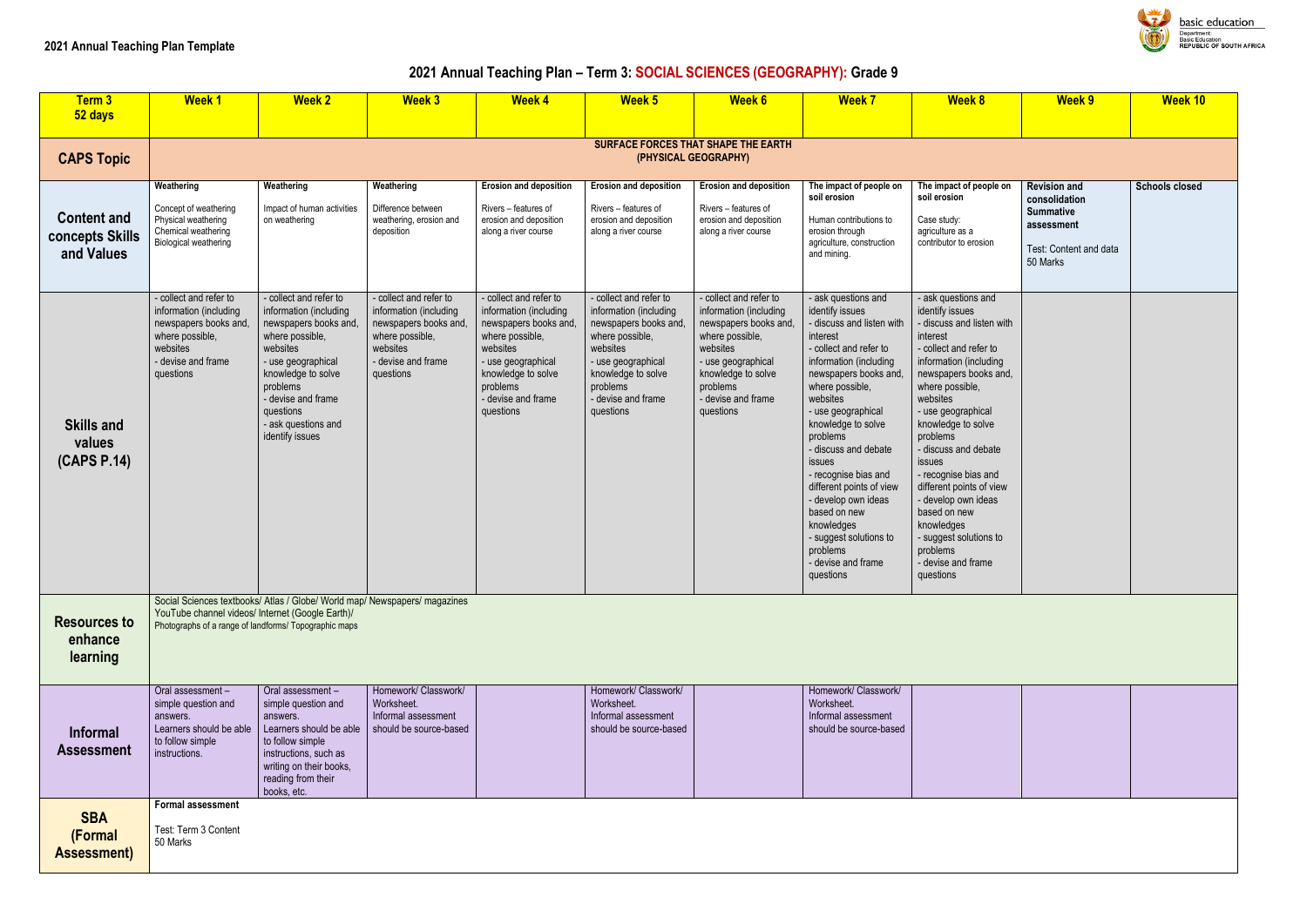# **2021 Annual Teaching Plan – Term 4: SOCIAL SCIENCES (GEOGRAPHY): Grade 9**



| Ì | <b>Week 9</b>                                                                                                | Week <sub>10</sub>    |
|---|--------------------------------------------------------------------------------------------------------------|-----------------------|
|   |                                                                                                              |                       |
|   | <b>Revision and</b><br>consolidation<br><b>Summative</b><br>assessment<br>Test: Content and data<br>50 Marks | <b>Schools closed</b> |
|   |                                                                                                              |                       |
|   |                                                                                                              |                       |
|   |                                                                                                              |                       |
|   |                                                                                                              |                       |
|   |                                                                                                              |                       |
|   |                                                                                                              |                       |

| Term 4<br>47 days                                   | <b>Week1</b>                                                                                                                             | <b>Week 2</b>                                                                                                                                                                                                                              | <b>Week 3</b>                                                                                                                            | <b>Week 4</b>                                                                                                                                                                                                                              | Week 5                                                                                                                                                                                           | <b>Week 6</b>                                                                                                                                                                                    | <b>Week 7</b>                                                          | <b>Week 8</b>                                                          | <b>Week 9</b>                                                                                                | <b>Week 10</b>        |
|-----------------------------------------------------|------------------------------------------------------------------------------------------------------------------------------------------|--------------------------------------------------------------------------------------------------------------------------------------------------------------------------------------------------------------------------------------------|------------------------------------------------------------------------------------------------------------------------------------------|--------------------------------------------------------------------------------------------------------------------------------------------------------------------------------------------------------------------------------------------|--------------------------------------------------------------------------------------------------------------------------------------------------------------------------------------------------|--------------------------------------------------------------------------------------------------------------------------------------------------------------------------------------------------|------------------------------------------------------------------------|------------------------------------------------------------------------|--------------------------------------------------------------------------------------------------------------|-----------------------|
| <b>CAPS Topic</b>                                   |                                                                                                                                          |                                                                                                                                                                                                                                            |                                                                                                                                          |                                                                                                                                                                                                                                            | (Focus: World)                                                                                                                                                                                   | <b>RESOURCE USE AND SUSTAINABILITY</b>                                                                                                                                                           |                                                                        |                                                                        |                                                                                                              |                       |
| <b>Content and</b><br>concepts Skills<br>and Values | Resources use<br>-- Uses of natural<br>resources - renewable<br>and non-renewable                                                        | <b>Resources use</b><br>-- Effects of unwise use<br>of resources<br>o Over-fishing the<br>oceans                                                                                                                                           | Sustainable use of<br>resources<br>-- Ways resources may<br>be used sustainably<br>o Sustainable fishing                                 | Sustainable use of<br>resources<br>-- Role of consumers,<br>individuals, businesses<br>and governments $-$ in<br>choosing more<br>sustainable resource<br>use - such as<br>reducing pressure on<br>resources, lowering<br>carbon footprint | <b>Food resources</b><br>-- Concept of food<br>security - local, regional<br>and global examples<br>-- Role of science and<br>technology in food<br>production                                   | <b>Food resources</b><br>o Factory farming -<br>raising livestock at high<br>density<br>o Genetic modification<br>of crops<br>-- appropriate<br>technologies and<br>farming techniques           | <b>Revision and</b><br>consolidation<br><b>Summative</b><br>assessment | <b>Revision and</b><br>consolidation<br><b>Summative</b><br>assessment | <b>Revision and</b><br>consolidation<br><b>Summative</b><br>assessment<br>Test: Content and data<br>50 Marks | <b>Schools closed</b> |
| <b>Skills and</b><br>values<br>(CAPS P.14)          | - collect and refer to<br>information (including<br>newspapers books and,<br>where possible, websites<br>- devise and frame<br>questions | - collect and refer to<br>information (including<br>newspapers books and,<br>where possible, websites<br>- use geographical<br>knowledge to solve<br>problems<br>- devise and frame<br>questions<br>- ask questions and<br>identify issues | - collect and refer to<br>information (including<br>newspapers books and,<br>where possible, websites<br>- devise and frame<br>questions | - collect and refer to<br>information (including<br>newspapers books and,<br>where possible, websites<br>- use geographical<br>knowledge to solve<br>problems<br>- devise and frame<br>questions                                           | - collect and refer to<br>information (including<br>newspapers books and,<br>where possible, websites<br>- use geographical<br>knowledge to solve<br>problems<br>- devise and frame<br>questions | - collect and refer to<br>information (including<br>newspapers books and,<br>where possible, websites<br>- use geographical<br>knowledge to solve<br>problems<br>- devise and frame<br>questions |                                                                        |                                                                        |                                                                                                              |                       |
| <b>Resources to</b><br>enhance<br>learning          | YouTube channel videos/ Internet (Google Earth)/                                                                                         | Social Sciences textbooks/ Atlas / Globe/ World map/ Newspapers/ magazines<br>Photographs of a range of landforms/ Topographic maps                                                                                                        |                                                                                                                                          |                                                                                                                                                                                                                                            |                                                                                                                                                                                                  |                                                                                                                                                                                                  |                                                                        |                                                                        |                                                                                                              |                       |
| <b>Informal</b><br><b>Assessment</b>                | Oral assessment-<br>simple question and<br>answers.<br>Learners should be able<br>to follow simple<br>instructions.                      | Oral assessment -<br>simple question and<br>answers.<br>Learners should be able<br>to follow simple<br>instructions, such as<br>writing on their books,<br>reading from their<br>books, etc.                                               | Homework/ Classwork/<br>Worksheet.<br>Informal assessment<br>should be source-based                                                      |                                                                                                                                                                                                                                            | Homework/ Classwork/<br>Worksheet.<br>Informal assessment<br>should be source-based                                                                                                              |                                                                                                                                                                                                  |                                                                        |                                                                        |                                                                                                              |                       |
| <b>SBA</b><br>(Formal<br><b>Assessment)</b>         | Formal assessment<br>Controlled Test:<br>Term 3 content: 50<br>Term 4 content:25<br>Total marks: 75                                      |                                                                                                                                                                                                                                            |                                                                                                                                          |                                                                                                                                                                                                                                            |                                                                                                                                                                                                  |                                                                                                                                                                                                  |                                                                        |                                                                        |                                                                                                              |                       |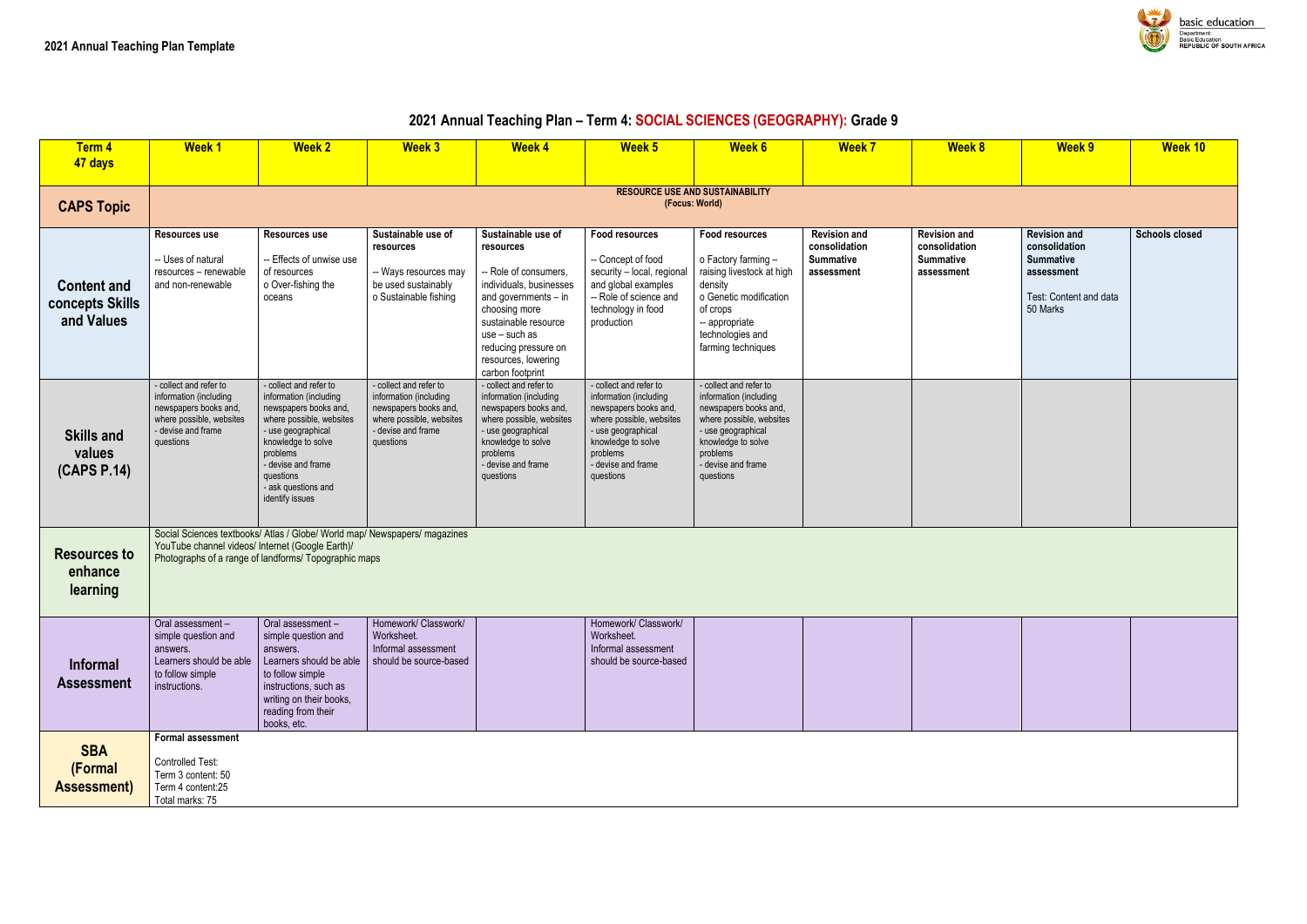### **2021 Annual Teaching Plan – Term 1: SOCIAL SCIENCES (HISTORY): Grade 9**



| <b>Term 1</b><br>45 days                                               | <b>Week1</b>                                                                                                                                                                                                                                                                                                                                        | <b>Week 2</b>                                                                                                                                                                                                                                                                                                                                                                                                                                                                                     | <b>Week 3</b>                                                                                                                                                                                                                                                                                                                                                                                                                                                                       | <b>Week 4</b>                                                                                                                                                                                                                                                                                                                                                                                                                                                      | <b>Week 5</b>                                                                                                                                                                                                                                                                                                                                                                                                 | <b>Week 6</b>                                                                                                                                                                                                                                                                                                                                                                                                                                                      | <b>Week 7</b>                                                                                                                                                                                                                                                                                                                                            | <b>Week 8</b>                                                                                                                                                                                                                                                                                                                                                                                                                                              | <b>Week 9</b>                               | <b>Week 10</b>                                                                                                                                                                                         |
|------------------------------------------------------------------------|-----------------------------------------------------------------------------------------------------------------------------------------------------------------------------------------------------------------------------------------------------------------------------------------------------------------------------------------------------|---------------------------------------------------------------------------------------------------------------------------------------------------------------------------------------------------------------------------------------------------------------------------------------------------------------------------------------------------------------------------------------------------------------------------------------------------------------------------------------------------|-------------------------------------------------------------------------------------------------------------------------------------------------------------------------------------------------------------------------------------------------------------------------------------------------------------------------------------------------------------------------------------------------------------------------------------------------------------------------------------|--------------------------------------------------------------------------------------------------------------------------------------------------------------------------------------------------------------------------------------------------------------------------------------------------------------------------------------------------------------------------------------------------------------------------------------------------------------------|---------------------------------------------------------------------------------------------------------------------------------------------------------------------------------------------------------------------------------------------------------------------------------------------------------------------------------------------------------------------------------------------------------------|--------------------------------------------------------------------------------------------------------------------------------------------------------------------------------------------------------------------------------------------------------------------------------------------------------------------------------------------------------------------------------------------------------------------------------------------------------------------|----------------------------------------------------------------------------------------------------------------------------------------------------------------------------------------------------------------------------------------------------------------------------------------------------------------------------------------------------------|------------------------------------------------------------------------------------------------------------------------------------------------------------------------------------------------------------------------------------------------------------------------------------------------------------------------------------------------------------------------------------------------------------------------------------------------------------|---------------------------------------------|--------------------------------------------------------------------------------------------------------------------------------------------------------------------------------------------------------|
| <b>CAPS Topic</b>                                                      | <b>Orientation of</b><br>learners to Grade 9:<br>Explain the programme<br>of assessment (formal<br>and informal).<br>Discuss the class rules<br>Briefly begin with<br>Grade 8: Term 4 work<br>World War I (1914 -<br>1918<br>Reasons why WWI<br>broke out:<br>Nationalism, industrial<br>economies, control of<br>seas, colonisation and<br>empires | World War I and South<br>Africa:<br>○ Battle of Delville Wood<br>1919<br>Sinking of Mendi 1917<br><b>Grade 8 Term 4 work</b><br>serves as a link and<br>introduction to World War<br>$II(1919 - 1945)$                                                                                                                                                                                                                                                                                            | End of World War I;<br><b>Weimar Republic; Treaty</b><br>of Versailles 1919 and<br>brief summary of German<br>punishments<br><b>Hitler and the Nazis</b><br>1920s                                                                                                                                                                                                                                                                                                                   | The Great Depression of<br>1929 and effects on<br>Germany<br>Reasons for public support<br>for Nazi Party and the 1932<br>and 1933 elections<br>Enabling Act 1933 and<br>dictatorship (including<br>concentration camps for<br>opponents)                                                                                                                                                                                                                          | Nuremberg Laws and<br>loss of basic rights of<br>Jewish people 1935<br>Persecution of political<br>opponents; Jehovah's<br>Witnesses; Roma<br>(gypsies);<br>homosexuals; Slavs;<br>black people; disabled<br>People<br>Nazi Germany as an<br>example of a fascist<br>state (compared with<br>democracy)                                                                                                       | <b>World War II: Europe</b><br>Nazi's aggressive,<br>expansionist foreign policy<br>for lebensraum (very briefly)<br>Outbreak of World War II:<br>Axis vs. Allies                                                                                                                                                                                                                                                                                                  | <b>Extermination camps and</b><br>genocide, the Holocaust,<br>and the 'Final Solution'<br>Examples of resistance to<br>Nazism in Germany:<br><b>Warsaw Ghetto Uprising</b>                                                                                                                                                                               | <b>Extermination camps</b><br>and genocide, the<br>Holocaust, and the<br>'Final Solution'<br><b>Examples of resistance</b><br>to Nazism in Germany:<br><b>Warsaw Ghetto</b><br><b>Uprising</b><br>End of World War II in<br>Europe                                                                                                                                                                                                                         | <b>Revision and</b><br><b>Consolidation</b> | Formal<br><b>Assessment</b><br>Test: 50 Marks<br><b>World War II:</b><br><b>The Causes are</b><br>outbreak (191<br>1945<br>Source-<br>based<br>questions<br>Paragraph<br>writing<br><b>Essay writi</b> |
| Core<br>Concepts,<br><b>Skills and</b><br><b>Values</b>                | <b>History concepts:</b><br>$\circ$ Time and<br>chronology<br>o Cause and effect<br>Skills:<br>o Bring together<br>information from<br>sources<br>Decide about what<br>is important<br>information to use<br>from sources                                                                                                                           | <b>Historical concepts</b><br>○ Cause and effect<br>$\circ$ Time and chronology<br>$\circ$ Change and continuity<br>Skills:<br>o Bring together information<br>from sources<br>$\circ$ Decide about what is<br>important information to<br>use from sources<br>(important or useful and<br>trusted or reliable)<br>$\circ$ Arrange events<br>chronologically (timeline)<br>o Write paragraphs (topic<br>sentence, supporting<br>sentences and evidence;<br>and concluding sentence/<br>statement) | <b>Historical concepts</b><br>$\circ$ Cause and effect<br>o Multi-perspective<br>approach<br>Skills:<br>Bring together<br>$\circ$<br>information from<br>sources<br>Decide about what<br>information to use from<br>sources (important or<br>useful and trusted or<br>reliable)<br>$\circ$ Give reasons why<br>historians, writers, etc.<br>come to differing<br>conclusions<br>Discuss or debate and<br>$\Omega$<br>develop points of view<br>and provide evidence<br>from sources | <b>Historical concepts</b><br>Cause and effect<br>Time and chronology<br>Multi-perspective<br>approach<br>Skills:<br>Bring together<br>information from sources<br>Decide about what<br>information to use from<br>sources<br>Contrast information<br>from sources (compare<br>two or more different<br>points of view)<br>Write paragraphs and<br>essay (introduction,<br>relevant information,<br>logical, coherent and<br>chronological way ;and<br>conclusion) | <b>Historical concepts</b><br>o Multi-perspective<br>approach<br>Skills:<br>Bring together<br>information from<br>sources<br>Investigate where<br>information came<br>from (check whether<br>information is<br>accurate)<br>Give reasons why<br>historians, writers,<br>etc. come to differing<br>conclusions<br>O Discuss or debate<br>and develop points<br>of view and provide<br>evidence from<br>sources | <b>Historical concepts</b><br>○ Cause and effect<br>o Multi-perspective<br>approach<br>Skills:<br>o Bring together information<br>from sources<br>$\circ$ Investigate where<br>information came from<br>Contrast information from<br>sources<br>Investigate where<br>information came from<br>(check whether<br>information is accurate)<br>o Write paragraphs (topic<br>sentence, supporting<br>sentences and evidence;<br>and concluding sentence/<br>statement) | <b>Historical concepts</b><br>Multi-perspective<br>approach<br>Cause and effect<br>Skills:<br>Bring together<br>information from<br>sources<br>Decide about what<br>information to use from<br>sources (important or<br>useful and trusted or<br>reliable)<br>$\circ$ Contrast information<br>from sources<br>$\circ$ Write paragraphs and<br>essay $()$ | <b>Historical concepts</b><br>$\circ$ Cause and effect<br>o Multi-perspective<br>approach<br>$\circ$ Time and chronology<br>$\circ$ Change and<br>continuity<br>Skills:<br>$\circ$ Bring together<br>information from<br>sources<br>Contrast information<br>from sources<br>$\circ$ Give reasons why<br>historians, writers,<br>etc. come to differing<br>conclusions<br>$\circ$ Arrange events<br>chronologically<br>(Timeline of events:<br>1919 - 1945) |                                             | worth 10<br>Marks.<br><b>Assess ALL</b><br><b>Skills taught</b><br>thus far.                                                                                                                           |
| <b>Resources</b><br>(other than<br>textbook) to<br>enhance<br>learning | Maps and atlases<br>Sources from websites<br>including YouTube:<br>pictures, cartoons,<br>extracts, videos,<br>documentaries                                                                                                                                                                                                                        | Maps and atlases<br>Sources from websites<br>including YouTube: pictures,<br>cartoons, extracts, videos,<br>documentaries                                                                                                                                                                                                                                                                                                                                                                         | Maps and atlases<br>Sources from websites<br>including YouTube:<br>pictures, cartoons,<br>extracts, videos,<br>documentaries                                                                                                                                                                                                                                                                                                                                                        | Maps and atlases<br>Sources from websites<br>including YouTube:<br>pictures, cartoons, extracts,<br>videos, documentaries                                                                                                                                                                                                                                                                                                                                          | Maps and atlases<br>Sources from websites<br>including YouTube:<br>pictures, cartoons,<br>extracts, videos,<br>documentaries                                                                                                                                                                                                                                                                                  | Maps and atlases<br>Sources from websites<br>including YouTube: pictures,<br>cartoons, extracts, videos,<br>documentaries                                                                                                                                                                                                                                                                                                                                          | Maps and atlases<br>Sources from websites<br>including YouTube:<br>pictures, cartoons,<br>extracts, videos,<br>documentaries                                                                                                                                                                                                                             | Maps and atlases<br>Sources from websites<br>including YouTube:<br>pictures, cartoons,<br>extracts, videos,<br>documentaries                                                                                                                                                                                                                                                                                                                               |                                             |                                                                                                                                                                                                        |
| <b>Informal</b><br>Assessment                                          | Learners:<br>$\circ$ Respond to oral<br>questions $-$<br>cognitive levels                                                                                                                                                                                                                                                                           | Classwork/homework<br>Learners:<br>o Answer source- based<br>questions - cognitive<br>levels (Written)<br>Draw a timeline of<br>events (1914 - 1919)                                                                                                                                                                                                                                                                                                                                              | Learners:<br>$\circ$ Respond to oral<br>questions - cognitive<br>levels<br>Discuss and debate                                                                                                                                                                                                                                                                                                                                                                                       | Classwork/homework<br>Learners:<br>o Answer source-based<br>questions - cognitive<br>levels (Written)                                                                                                                                                                                                                                                                                                                                                              | Learners:<br>$\circ$ Respond to oral<br>questions $-$<br>cognitive levels<br>Discuss and<br>debate                                                                                                                                                                                                                                                                                                            | Classwork/homework<br>Learners:<br>○ Answer source-based<br>questions - cognitive<br>levels (Written)<br>$\circ$ Answer paragraphs<br>questions (written)                                                                                                                                                                                                                                                                                                          | Classwork/homework<br>Learners:<br>○ Answer source-based<br>questions - cognitive<br>levels (Written)                                                                                                                                                                                                                                                    | Classwork/homework<br>Learners:<br>o Answer source-<br>based questions -<br>cognitive levels<br>(Written)                                                                                                                                                                                                                                                                                                                                                  |                                             |                                                                                                                                                                                                        |

| <b>Week 8</b>                                                                                                                                                                                                                                                                                                                                                                                                                                                   | <b>Week 9</b>                               | <b>Week 10</b>                                                                                                                                                                                                |
|-----------------------------------------------------------------------------------------------------------------------------------------------------------------------------------------------------------------------------------------------------------------------------------------------------------------------------------------------------------------------------------------------------------------------------------------------------------------|---------------------------------------------|---------------------------------------------------------------------------------------------------------------------------------------------------------------------------------------------------------------|
| <b>Extermination camps</b><br>and genocide, the<br>Holocaust, and the<br>'Final Solution'<br><b>Examples of resistance</b><br>to Nazism in Germany:<br><b>Warsaw Ghetto</b><br><b>Uprising</b><br>End of World War II in<br>Europe                                                                                                                                                                                                                              | <b>Revision and</b><br><b>Consolidation</b> | <b>Formal</b><br>Assessment<br>Test: 50 Marks:<br><b>World War II:</b><br><b>The Causes and</b><br>outbreak (1919 -<br>1945)<br>Source-<br>based<br>questions<br>Paragraph<br>writing<br><b>Essay writing</b> |
| <b>Historical concepts</b><br>$\circ$ Cause and effect<br>o Multi-perspective<br>approach<br>o Time and chronology<br>$\circ$ Change and<br>continuity<br>Skills:<br>$\circ$ Bring together<br>information from<br>sources<br>Contrast information<br>$\circ$<br>from sources<br>$\circ$ Give reasons why<br>historians, writers,<br>etc. come to differing<br>conclusions<br>$\circ$ Arrange events<br>chronologically<br>(Timeline of events:<br>1919 - 1945) |                                             | worth 10<br>Marks.<br><b>Assess ALL</b><br><b>Skills taught</b><br>thus far.                                                                                                                                  |
| Maps and atlases<br>Sources from websites<br>including YouTube:<br>pictures, cartoons,<br>extracts, videos,<br>documentaries<br>Classwork/homework<br>Learners:<br>$\circ$ Answer source-<br>based questions -<br>cognitive levels<br>(Written)                                                                                                                                                                                                                 |                                             |                                                                                                                                                                                                               |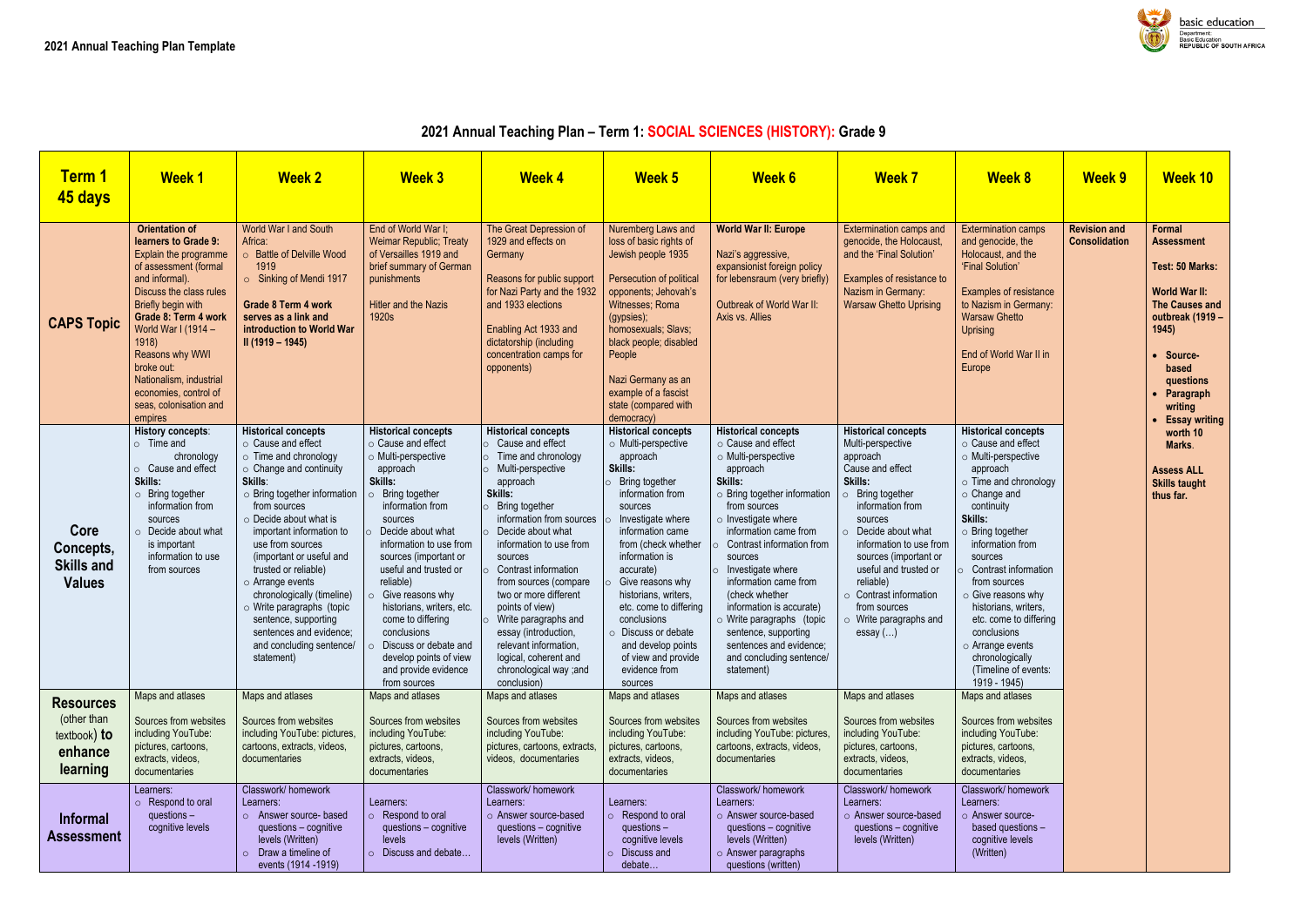### **2021 Annual Teaching Plan Template**

| <b>Term 1</b><br>45 days | <b>Week1</b> | <b>Week 2</b>    | <b>Week 3</b> | <b>Week 4</b>                                                 | <b>Week 5</b> | <b>Week 6</b> | <b>Week 7</b>                                           | <b>Week 8</b>                                        | <b>Week 9</b> | Week 10 |
|--------------------------|--------------|------------------|---------------|---------------------------------------------------------------|---------------|---------------|---------------------------------------------------------|------------------------------------------------------|---------------|---------|
|                          |              | Write paragraphs |               | $\circ$ Answer paragraphs and<br>essay questions<br>(written) |               |               | o Answer paragraphs<br>and essay questions<br>(written) | $\circ$ Draw a timeline of<br>events $(1919 - 1945)$ |               |         |



**basic education** Department:<br>Department:<br>Basic Education<br>REPUBLIC OF SOUTH AFRICA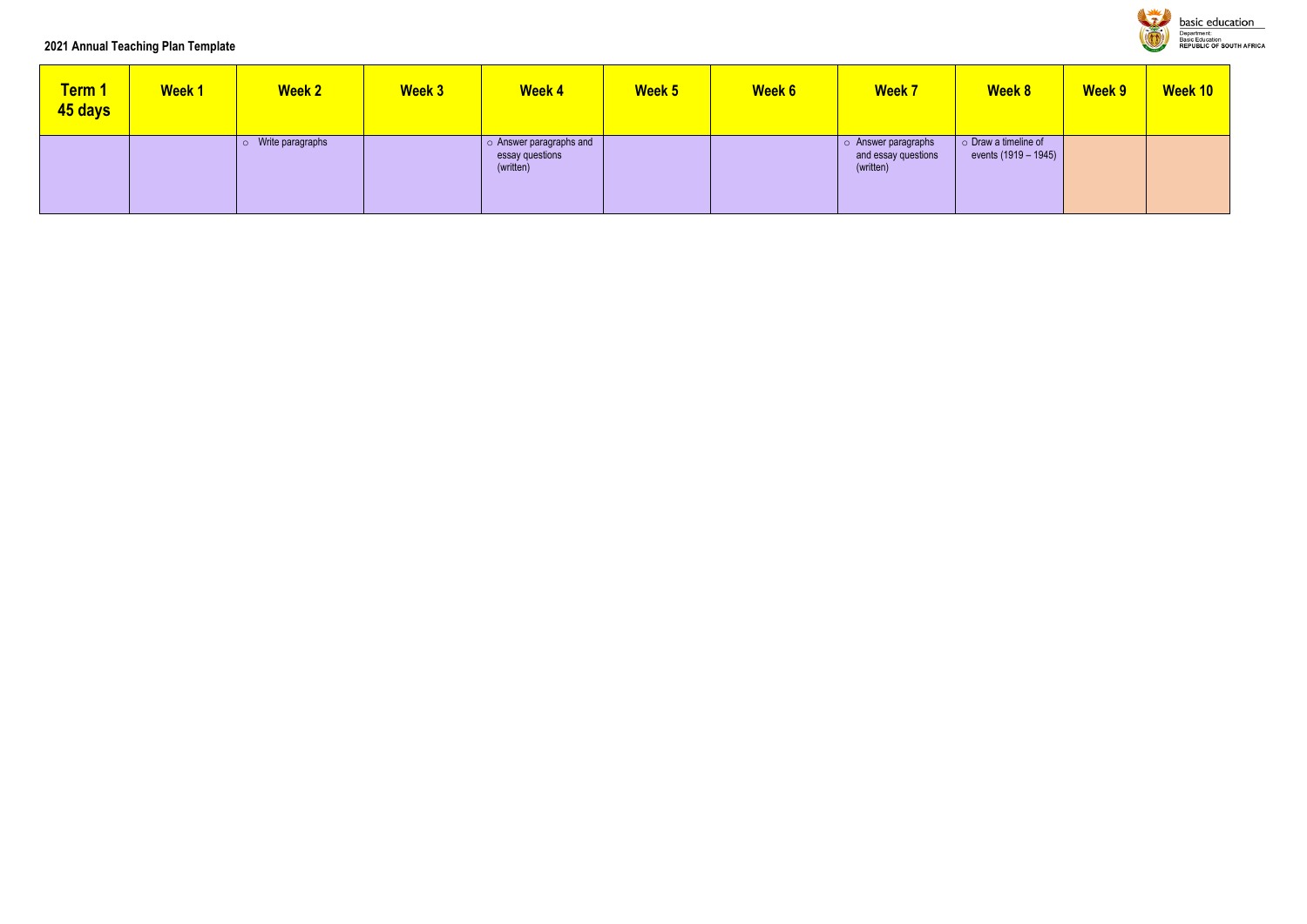# **2021 Annual Teaching Plan – Term 2: SOCIAL SCIENCES (HISTORY): Grade 9**

| <b>Term 2</b><br>51 days                                                 | <b>Week1</b>                                                                                                                                                                                                                                                                                                                                                                                                                                                      | <b>Week 2</b>                                                                                                                                                                                                                                                                                                                                                                                                                                                                                                   | <b>Week 3</b>                                                                                                                                                                                                                                                                                                                                                                                                                                                                                                      | <b>Week 4</b>                                                                                                                                                                                                                                                                                                                                                                                                                                                                                                                               | Week 5                                                                                                                                                                                                                                                                                                                                                                                                                                                                                                 | <b>Week 6</b>                                                                                                                                                                                                                                                                                                                                                                                                                             | <b>Week 7</b>                                                                                                                                                                                                                                                                                                                                                                                                                            | <b>Week 8</b>                                                                                                                                                                                                                                                                                                                                                                                                                                                                     | <b>Week 9</b>                                                                                                                                                                                                                                                                                                                                                          | <b>Week 10 &amp; 11</b>                                                                                                                                                                                                   |
|--------------------------------------------------------------------------|-------------------------------------------------------------------------------------------------------------------------------------------------------------------------------------------------------------------------------------------------------------------------------------------------------------------------------------------------------------------------------------------------------------------------------------------------------------------|-----------------------------------------------------------------------------------------------------------------------------------------------------------------------------------------------------------------------------------------------------------------------------------------------------------------------------------------------------------------------------------------------------------------------------------------------------------------------------------------------------------------|--------------------------------------------------------------------------------------------------------------------------------------------------------------------------------------------------------------------------------------------------------------------------------------------------------------------------------------------------------------------------------------------------------------------------------------------------------------------------------------------------------------------|---------------------------------------------------------------------------------------------------------------------------------------------------------------------------------------------------------------------------------------------------------------------------------------------------------------------------------------------------------------------------------------------------------------------------------------------------------------------------------------------------------------------------------------------|--------------------------------------------------------------------------------------------------------------------------------------------------------------------------------------------------------------------------------------------------------------------------------------------------------------------------------------------------------------------------------------------------------------------------------------------------------------------------------------------------------|-------------------------------------------------------------------------------------------------------------------------------------------------------------------------------------------------------------------------------------------------------------------------------------------------------------------------------------------------------------------------------------------------------------------------------------------|------------------------------------------------------------------------------------------------------------------------------------------------------------------------------------------------------------------------------------------------------------------------------------------------------------------------------------------------------------------------------------------------------------------------------------------|-----------------------------------------------------------------------------------------------------------------------------------------------------------------------------------------------------------------------------------------------------------------------------------------------------------------------------------------------------------------------------------------------------------------------------------------------------------------------------------|------------------------------------------------------------------------------------------------------------------------------------------------------------------------------------------------------------------------------------------------------------------------------------------------------------------------------------------------------------------------|---------------------------------------------------------------------------------------------------------------------------------------------------------------------------------------------------------------------------|
| <b>CAPS Topic</b>                                                        | World War II in the<br>Pacific<br>America in the War vs.<br>Japan: Pearl Harbour<br>o Japanese Americans<br>forcibly moved into<br>internment camps in<br><b>USA</b><br>o Japanese prisoner-of-<br>war camps for Allied<br>soldiers                                                                                                                                                                                                                               | Increasing tension<br>between the Allies after<br>the end of World War II<br>in Europe<br>USSR (communism) vs.<br><b>USA and West</b><br>(capitalism)                                                                                                                                                                                                                                                                                                                                                           | Increasing tension<br>between the Allies after<br>the end of World War II<br>in Europe (cont.)<br>USSR (communism) vs.<br><b>USA and West</b><br>(capitalism)                                                                                                                                                                                                                                                                                                                                                      | End of World War II in<br>the Pacific: Atomic<br>bombs and the<br>beginning of the Nuclear<br>Age<br>$\circ$ When, where, why<br>and how did World<br>War II come to an<br>end?                                                                                                                                                                                                                                                                                                                                                             | End of World War II in<br>the Pacific: Atomic<br>bombs and the<br>beginning of the Nuclear<br>Age<br>o Why did the USA<br>drop the bombs?<br>$\circ$ Was it justified?                                                                                                                                                                                                                                                                                                                                 | Definition of the<br>Superpowers and the<br>meaning of 'Cold War'<br>Areas of conflict and<br>competition between the<br>Superpowers in the<br>Cold War<br>Brief definition and<br>explanation of "arms<br>and space' race                                                                                                                                                                                                                | <b>Division of Germany</b><br>1946 and the building of<br>the Berlin Wall 1961                                                                                                                                                                                                                                                                                                                                                           | <b>Division of Germany</b><br>1946 and the building of<br>the Berlin Wall 1961<br>(cont.)                                                                                                                                                                                                                                                                                                                                                                                         | The end of the Cold War<br>1989<br>$\circ$ The fall of the Berlin<br><b>Wall 1989</b><br>o The fall of the Soviet<br>Union (very briefly)<br>1991                                                                                                                                                                                                                      | <b>Revision and</b><br>consolidation<br><b>Controlled test: 75</b><br><b>Marks</b><br><b>Assess Term 1 and 2</b><br><b>Content ONLY</b><br>World War II<br>25 Marks                                                       |
| Core<br>Concepts,<br><b>Skills and</b><br><b>Values</b>                  | History concepts:<br>$\circ$ Cause and effect<br>o Multi-perspective<br>approach<br>Skills:<br>$\circ$ Bring together<br>information from<br>sources<br>Decide about what is<br>important information<br>to use from sources<br>o Contrast information<br>from sources<br>(compare two or<br>more different points<br>of view)<br>$\circ$ Write paragraphs<br>(topic sentence,<br>supporting sentences<br>and evidence; and<br>concluding sentence/<br>statement) | <b>Historical concepts</b><br>$\circ$ Cause and effect<br>o Multi-perspective<br>approach<br>$\circ$ Change and<br>continuity<br>Skills:<br>o Bring together<br>information from<br>sources<br>Decide about what is<br>important information<br>to use from sources<br>(important or useful<br>and trusted or<br>reliable)<br>Give reasons why<br>historians, writers,<br>etc. come to differing<br>conclusions<br>o Discuss or debate<br>and develop points of<br>view and provide<br>evidence from<br>sources | <b>Historical concepts</b><br>○ Cause and effect<br>$\circ$ Multi-perspective<br>approach<br>Skills:<br>Bring together<br>information from<br>sources<br>Decide about what<br>information to use<br>from sources<br>(important or useful<br>and trusted or<br>reliable)<br>$\circ$ Contrast information<br>from sources<br>(compare two or<br>more different points<br>of view)<br>$\circ$ Write paragraphs<br>(topic sentence,<br>supporting sentences<br>and evidence; and<br>concluding sentence/<br>statement) | <b>Historical concepts</b><br>$\circ$ Cause and effect<br>Time and chronology<br>$\circ$<br>Multi-perspective<br>approach<br>Skills:<br>Bring together<br>information from<br>sources<br>Decide about what<br>information to use<br>from sources<br>Contrast information<br>from sources<br>(compare two or<br>more different points<br>of view)<br>$\circ$ Give reasons why<br>historians, writers,<br>etc. come to differing<br>conclusions<br>Discuss or debate<br>and develop points of<br>view and provide<br>evidence from<br>sources | <b>Historical concepts</b><br>○ Cause and effect<br>$\circ$ Time and chronology<br>o Multi-perspective<br>approach<br>Skills:<br>$\circ$ Bring together<br>information from<br>sources<br>$\circ$ Decide about what is<br>important information<br>to use from sources<br>Contrast information<br>from sources<br>(compare two or<br>more different points<br>of view)<br>Write paragraphs and<br>essay (introduction,<br>relevant information.<br>logical and<br>chronological way<br>and conclusion) | <b>Historical concepts</b><br>○ Cause and effect<br>o Multi-perspective<br>approach<br>Skills:<br>Bring together<br>information from<br>sources<br>Investigate where<br>information came<br>from (check whether<br>information is<br>accurate)<br>$\circ$ Give reasons why<br>historians, writers,<br>etc. come to differing<br>conclusions<br>Discuss or debate<br>and develop points of<br>view and provide<br>evidence from<br>sources | <b>Historical concepts</b><br>$\circ$ Cause and effect<br>Skills:<br>$\circ$ Bring together<br>information from<br>sources<br>$\circ$ Decide about what<br>information to use<br>from sources<br>(important or useful<br>and trusted or<br>reliable)<br>$\circ$ Contrast information<br>from sources<br>$\circ$ Write paragraphs<br>essay (introduction,<br>relevant information,<br>logical and<br>chronological way<br>and conclusion) | <b>Historical concepts</b><br>○ Cause and effect<br>o Time and chronology<br>Skills:<br>$\circ$ Bring together<br>information from<br>sources<br>Contrast information<br>from sources<br>Investigate where<br>information came<br>from (check whether<br>information is<br>accurate)<br>$\circ$ Give reasons why<br>historians, writers,<br>etc. come to differing<br>conclusions<br>o Discuss or debate<br>and develop points of<br>view and provide<br>evidence from<br>sources | <b>History concepts:</b><br>o Time and chronology<br>o Cause and effect<br>o Change and<br>continuity<br><b>Skills:</b><br>o Bring together<br>information from<br>sources<br>$\circ$ Decide about what is<br>important information<br>to use from sources<br>o Contrast information<br>from sources<br>$\circ$ Arrange events in a<br>chronological way<br>(timeline) | The Nuclear Age and<br>the Cold War (1945-<br>1990) This will include<br>Paragraph writing and 1<br>Essay worth 8 Marks.<br><b>Total Marks for Term</b><br>$2 = 50$ Marks<br><b>Assess ALL Skills</b><br>taught thus far. |
| <b>Resources</b><br>(other than<br>$textbook)$ to<br>enhance<br>learning | Maps and atlases<br>Sources from websites<br>including YouTube:<br>pictures, cartoons,<br>extracts, videos,<br>documentaries                                                                                                                                                                                                                                                                                                                                      | Maps and atlases<br>Sources from websites<br>including YouTube:<br>pictures, cartoons,<br>extracts, videos,<br>documentaries                                                                                                                                                                                                                                                                                                                                                                                    | Maps and atlases<br>Sources from websites<br>including YouTube:<br>pictures, cartoons,<br>extracts, videos,<br>documentaries                                                                                                                                                                                                                                                                                                                                                                                       | Maps and atlases<br>Sources from websites<br>including YouTube:<br>pictures, cartoons,<br>extracts, videos,<br>documentaries                                                                                                                                                                                                                                                                                                                                                                                                                | Maps and atlases<br>Sources from websites<br>including YouTube:<br>pictures, cartoons,<br>extracts, videos,<br>documentaries                                                                                                                                                                                                                                                                                                                                                                           | Maps and atlases<br>Sources from websites<br>including YouTube:<br>pictures, cartoons,<br>extracts, videos,<br>documentaries                                                                                                                                                                                                                                                                                                              | Maps and atlases<br>Sources from websites<br>including YouTube:<br>pictures, cartoons,<br>extracts, videos,<br>documentaries                                                                                                                                                                                                                                                                                                             | Maps and atlases<br>Sources from websites<br>including YouTube:<br>pictures, cartoons,<br>extracts, videos,<br>documentaries                                                                                                                                                                                                                                                                                                                                                      | Maps and atlases<br>Sources from websites<br>including you tube:<br>pictures, cartoons,<br>extracts, videos,<br>documentaries                                                                                                                                                                                                                                          |                                                                                                                                                                                                                           |
| <b>Informal</b><br><b>Assessment</b>                                     | Class work/homework<br>Learners:<br>o Answer source-<br>based questions -<br>cognitive levels<br>(Written)<br>$\circ$ Write paragraphs<br>(Written)                                                                                                                                                                                                                                                                                                               | Learners:<br>o Respond to oral<br>questions - cognitive<br>levels<br>o Discuss and<br>debate                                                                                                                                                                                                                                                                                                                                                                                                                    | Classwork/homework<br>Learners:<br>o Answer source-<br>based questions -<br>cognitive levels<br>(Written)<br>Write paragraphs<br>$\circ$<br>(Written)                                                                                                                                                                                                                                                                                                                                                              | Learners:<br>o Respond to oral<br>questions - cognitive<br>levels<br>o Discuss and<br>debate                                                                                                                                                                                                                                                                                                                                                                                                                                                | Classwork/homework<br>Learners:<br>o Answer source-based<br>questions - cognitive<br>levels (Written)<br>$\circ$ Answer paragraphs<br>and essay questions<br>(written)                                                                                                                                                                                                                                                                                                                                 | Learners:<br>Respond to oral<br>questions - cognitive<br>levels<br>o Discuss and<br>debate                                                                                                                                                                                                                                                                                                                                                | Classwork/homework<br>Learners:<br>o Answer source-based<br>questions - cognitive<br>levels (Written)<br>$\circ$ Answer paragraphs<br>questions (written)                                                                                                                                                                                                                                                                                | Learners:<br>$\circ$ Respond to oral<br>questions - cognitive<br>levels<br>$\circ$ Discuss and<br>debate                                                                                                                                                                                                                                                                                                                                                                          | Classwork/homework<br>Learners:<br>o Answer source-based<br>questions - cognitive<br>levels (Written)<br>$\circ$ Draw a timeline of<br>events from 1945 -<br>1991 (Written)                                                                                                                                                                                            |                                                                                                                                                                                                                           |



**Basic education** *S*epartment.<br>Basic Education<br>REPUBLIC OF SOUTH AFRICA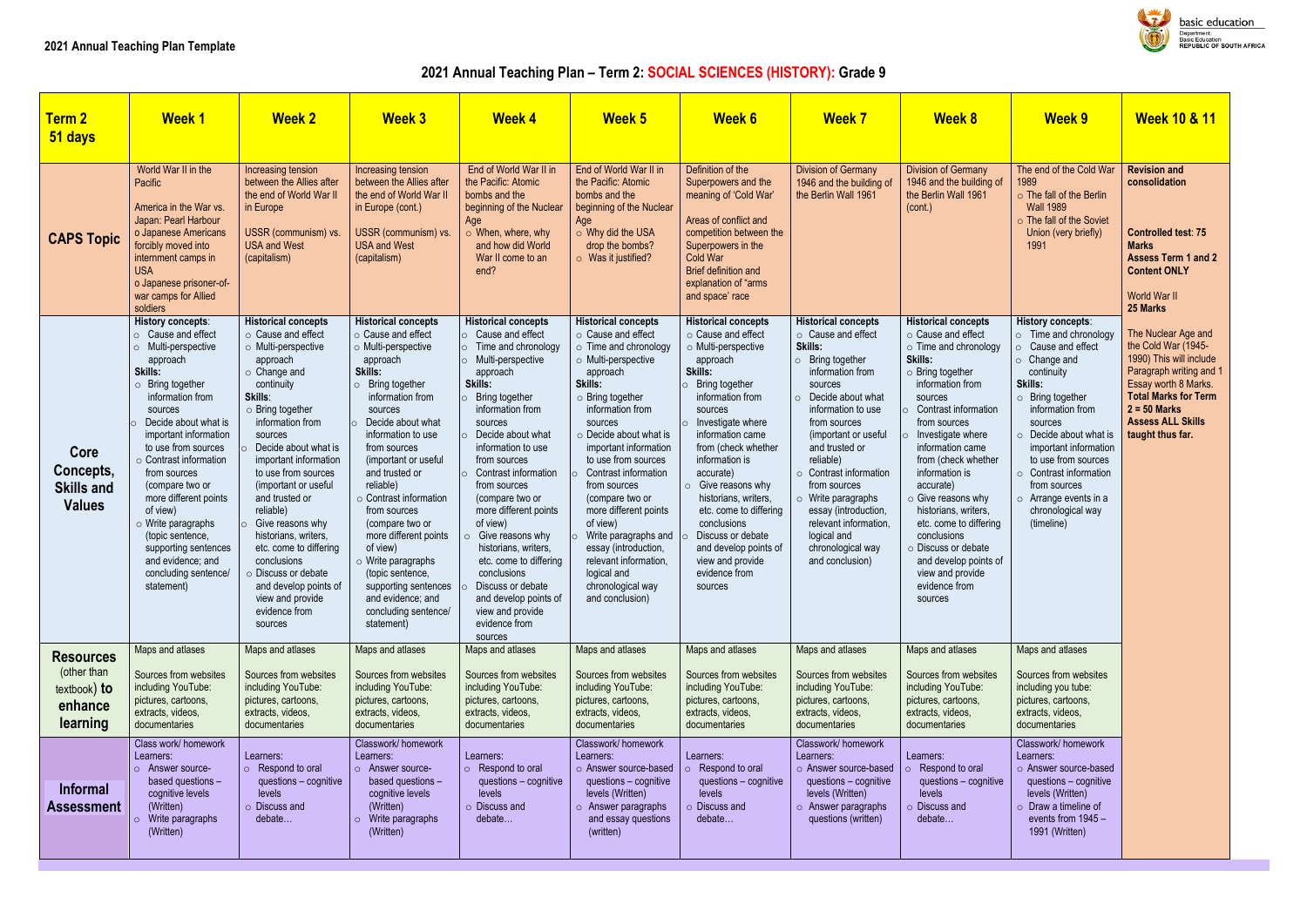# **2021 Annual Teaching Plan – Term 3: SOCIAL SCIENCES (HISTORY): Grade 9**

| <b>Term 3</b><br>52 days                                               | <b>Week1</b>                                                                                                                                                                                                                                                                                                                                                                                                                                                                                                         | <b>Week 2</b>                                                                                                                                                                                                                                                                                                                                                                                                                                                                                                     | <b>Week 3</b>                                                                                                                                                                                                                                                                                                                                                                                                                                                       | <b>Week 4</b>                                                                                                                                                                                                                                                                                                                                                                                                                                     | <b>Week 5</b>                                                                                                                                                                                                                                                                                                                                                                                                                                                | <b>Week 6</b>                                                                                                                                                                                                                                                                                                                                                                                                                                                              | <b>Week 7</b>                                                                                                                                                                                                                                                                                                                                                                                                                       | <b>Week 8</b>                                                                                                                                                                                                                                                                                                                                                                                                                                     | <b>Week 9</b>                                                                                                                                                                                                                                                                                                                                                                                                                               | <b>Week 10 &amp; 11</b>                                                                                                                                                                                                                             |
|------------------------------------------------------------------------|----------------------------------------------------------------------------------------------------------------------------------------------------------------------------------------------------------------------------------------------------------------------------------------------------------------------------------------------------------------------------------------------------------------------------------------------------------------------------------------------------------------------|-------------------------------------------------------------------------------------------------------------------------------------------------------------------------------------------------------------------------------------------------------------------------------------------------------------------------------------------------------------------------------------------------------------------------------------------------------------------------------------------------------------------|---------------------------------------------------------------------------------------------------------------------------------------------------------------------------------------------------------------------------------------------------------------------------------------------------------------------------------------------------------------------------------------------------------------------------------------------------------------------|---------------------------------------------------------------------------------------------------------------------------------------------------------------------------------------------------------------------------------------------------------------------------------------------------------------------------------------------------------------------------------------------------------------------------------------------------|--------------------------------------------------------------------------------------------------------------------------------------------------------------------------------------------------------------------------------------------------------------------------------------------------------------------------------------------------------------------------------------------------------------------------------------------------------------|----------------------------------------------------------------------------------------------------------------------------------------------------------------------------------------------------------------------------------------------------------------------------------------------------------------------------------------------------------------------------------------------------------------------------------------------------------------------------|-------------------------------------------------------------------------------------------------------------------------------------------------------------------------------------------------------------------------------------------------------------------------------------------------------------------------------------------------------------------------------------------------------------------------------------|---------------------------------------------------------------------------------------------------------------------------------------------------------------------------------------------------------------------------------------------------------------------------------------------------------------------------------------------------------------------------------------------------------------------------------------------------|---------------------------------------------------------------------------------------------------------------------------------------------------------------------------------------------------------------------------------------------------------------------------------------------------------------------------------------------------------------------------------------------------------------------------------------------|-----------------------------------------------------------------------------------------------------------------------------------------------------------------------------------------------------------------------------------------------------|
| <b>CAPS Topic</b>                                                      | Introduction,<br>guidelines and criteria<br>for Oral history and<br>research project:<br>Suggested topic: How<br>apartheid affected<br>people's lives and how<br>people responded:<br>Research any apartheid<br>law, and interview a<br>person who was<br>affected by that law and<br>determine how he or<br>she responded.                                                                                                                                                                                          | <b>The Universal</b><br><b>Declaration of Human</b><br><b>Rights after World War</b><br><b>Brief definition and</b><br>explanation of racism<br>(30 minutes)                                                                                                                                                                                                                                                                                                                                                      | <b>1948 National Party</b><br>and Apartheid<br>$\circ$ Main apartheid laws<br>in broad outline<br>○ Case study: Group<br>Areas Act: Sophia<br>town forced removal                                                                                                                                                                                                                                                                                                   | Oral history and<br>research project:<br><b>Monitoring progress</b><br>(30 minutes)<br>1950s: Repression and<br>non-violent resistance<br>to apartheid 4 hours<br>○ SACP banned<br>$\circ$ ANC programme of<br>action                                                                                                                                                                                                                             | Brief biography: Albert<br>Luthuli, his role in the<br>ANC and resistance to<br>apartheid<br>The Defiance Campaign<br>(including the influence<br>of Mahatma Gandhi)                                                                                                                                                                                                                                                                                         | <b>Freedom Charter</b><br><b>Treason Trial</b>                                                                                                                                                                                                                                                                                                                                                                                                                             | <b>Women's March</b><br>$\circ$ Brief biographies:<br>Helen Joseph OR<br>Lillian Ngoyi and<br>their roles in<br>resistance to<br>apartheid                                                                                                                                                                                                                                                                                          | 1960: Formation of<br>$\circ$<br><b>PAC 1959</b><br><b>Sharpeville massacre</b><br>o Causes, leaders,<br>events, short-term<br>and longer-term<br>consequences                                                                                                                                                                                                                                                                                    | <b>Sharpeville massacre</b><br>○ Causes, leaders,<br>events, short-term<br>and longer-term<br>consequences                                                                                                                                                                                                                                                                                                                                  | <b>Revision and</b><br>consolidation<br><b>Formal</b><br><b>Assessment:</b><br><b>Project 50 Marks</b><br>Turning points in<br>modern South<br>African<br>history since 1948<br>and 1950s<br>How apartheid                                          |
| Core<br>Concepts,<br><b>Skills and</b><br><b>Values</b>                | History concepts:<br>$\circ$ Time and chronology<br>o Cause and effect<br>Skills:<br>$\circ$ Bring together<br>information from<br>sources<br>Decide about what is<br>important information<br>to use from sources<br>Investigate where<br>information came<br>from (check whether<br>information is<br>accurate)<br>$\circ$ Give reasons why<br>historians, writers,<br>etc. come to differing<br>conclusions<br>$\circ$ Discuss or debate<br>and develop points<br>of view and provide<br>evidence from<br>sources | <b>Historical concepts</b><br>○ Cause and effect<br>$\circ$ Time and chronology<br>$\circ$ Change and<br>continuity<br>Skills:<br>$\circ$ Bring together<br>information from<br>sources<br>$\circ$ Decide about what is<br>important information<br>to use from sources<br>(important or useful<br>and trusted or<br>reliable)<br>$\circ$ Contrast information<br>from sources<br>$\circ$ Write paragraphs<br>(topic sentence,<br>supporting sentences<br>and evidence; and<br>concluding sentence/<br>statement) | <b>Historical concepts</b><br>○ Cause and effect<br>o Multi-perspective<br>approach<br>$\circ$ Time and chronology<br>Skills:<br>Bring together<br>information from<br>sources<br>Decide about what<br>information to use<br>from sources<br>Contrast information<br>from sources<br>(compare two or more<br>different points of view)<br>o Write paragraphs<br>(topic sentence,<br>supporting sentences<br>and evidence; and<br>concluding sentence/<br>statement) | <b>Historical concepts</b><br>Cause and effect<br>o Multi-perspective<br>approach<br>Skills:<br>Bring together<br>$\circ$<br>information from<br>sources<br>Decide about what is<br>important information<br>to use from sources<br>Investigate where<br>information came<br>from (check whether<br>information is<br>accurate)<br>$\circ$ Give reasons why<br>historians, writers,<br>etc. come to differing<br>conclusions<br>Discuss or debate | <b>Historical concepts</b><br>$\circ$ Multi-perspective<br>approach<br>$\circ$ Time and chronology<br>Skills:<br>Bring together<br>information from<br>sources<br>Decide about what<br>information to use<br>from sources<br>Contrast information<br>from sources<br>(compare two or more<br>different points of view)<br>$\circ$ Write paragraphs<br>(topic sentence,<br>supporting<br>sentences and<br>evidence; and<br>concluding sentence/<br>statement) | <b>Historical concepts</b><br>o Cause and effect<br>o Multi-perspective<br>approach<br>Skills:<br>Bring together<br>information from<br>sources<br>Decide about what<br>information to use<br>from sources<br>(important or useful<br>and trusted or<br>reliable)<br>Investigate where<br>information came<br>from (check whether<br>information is<br>accurate)<br>Give reasons why<br>historians, writers,<br>etc. come to differing<br>conclusions<br>Discuss or debate | <b>Historical concepts</b><br>o Multi-perspective<br>approach<br>○ Cause and effect<br>$\circ$ Time and chronology<br>Skills:<br>$\circ$ Bring together<br>information from<br>sources<br>Decide about what<br>$\circ$<br>information to use<br>from sources<br>(important or useful<br>and trusted or<br>reliable)<br>$\circ$ Contrast information<br>from sources<br>$\circ$ Arrange events in<br>chronological way<br>(timeline) | <b>Historical concepts</b><br>o Cause and effect<br>o Multi-perspective<br>approach<br>$\circ$ Time and chronology<br>Skills:<br>$\circ$ Bring together<br>information from<br>sources<br>Contrast information<br>from sources<br>Investigate where<br>information came<br>from (check whether<br>information is<br>accurate)<br>$\circ$ Give reasons why<br>historians, writers,<br>etc. come to differing<br>conclusions<br>o Discuss or debate | History concepts:<br>$\circ$ Time and chronology<br>o Cause and effect<br>$\circ$ Change and<br>continuity<br>Skills:<br>$\circ$ Bring together<br>information from<br>sources<br>$\circ$ Decide about what is<br>important information<br>to use from sources<br>$\circ$ Contrast information<br>from sources<br>o Write paragraphs<br>(topic sentence,<br>supporting sentences<br>and evidence; and<br>concluding sentence/<br>statement) | affected people's<br>lives and how<br>people responded:<br><b>Research any</b><br>apartheid law and<br>interview a person<br>who was affected<br>by that law and<br>determine how he<br>or she responded.<br><b>Refer to the Guide</b><br>supplied. |
| <b>Resources</b><br>(other than<br>textbook) to<br>enhance<br>learning | Maps and atlases<br>Sources from websites<br>including YouTube:<br>pictures, cartoons,<br>extracts, videos,<br>documentaries                                                                                                                                                                                                                                                                                                                                                                                         | Maps and atlases<br>Sources from websites<br>including YouTube:<br>pictures, cartoons,<br>extracts, videos,<br>documentaries                                                                                                                                                                                                                                                                                                                                                                                      | Maps and atlases<br>Sources from websites<br>including YouTube:<br>pictures, cartoons,<br>extracts, videos,<br>documentaries                                                                                                                                                                                                                                                                                                                                        | Maps and atlases<br>Sources from websites<br>including YouTube:<br>pictures, cartoons,<br>extracts, videos,<br>documentaries                                                                                                                                                                                                                                                                                                                      | Maps and atlases<br>Sources from websites<br>including YouTube:<br>pictures, cartoons,<br>extracts, videos,<br>documentaries                                                                                                                                                                                                                                                                                                                                 | Maps and atlases<br>Sources from websites<br>including YouTube:<br>pictures, cartoons,<br>extracts, videos,<br>documentaries                                                                                                                                                                                                                                                                                                                                               | Maps and atlases<br>Sources from websites<br>including YouTube:<br>pictures, cartoons,<br>extracts, videos,<br>documentaries                                                                                                                                                                                                                                                                                                        | Maps and atlases<br>Sources from websites<br>including YouTube:<br>pictures, cartoons,<br>extracts, videos,<br>documentaries                                                                                                                                                                                                                                                                                                                      | Maps and atlases<br>Sources from websites<br>including you tube:<br>pictures, cartoons,<br>extracts, videos,<br>documentaries                                                                                                                                                                                                                                                                                                               |                                                                                                                                                                                                                                                     |
| <b>Informal</b><br><b>Assessment</b>                                   | Learners:<br>$\circ$ Respond to oral<br>questions - cognitive<br>levels<br>Discuss and<br>$\circ$<br>debate                                                                                                                                                                                                                                                                                                                                                                                                          | Classwork/homework<br>Learners:<br>o Answer source-<br>based questions -<br>cognitive levels<br>(Written)<br>$\circ$ Answer paragraphs<br>questions (written)                                                                                                                                                                                                                                                                                                                                                     | Classwork/homework<br>Learners:<br>o Answer source-based<br>questions - cognitive<br>levels (Written)<br>o Answer paragraphs<br>and essay questions<br>(written)                                                                                                                                                                                                                                                                                                    | Learners:<br>Respond to oral<br>questions - cognitive<br>levels<br>O Discuss and<br>debate                                                                                                                                                                                                                                                                                                                                                        | Classwork/homework<br>Learners:<br>o Answer source-based<br>questions - cognitive<br>levels (Written)<br>$\circ$ Answer paragraphs<br>questions (written)                                                                                                                                                                                                                                                                                                    | Learners:<br>Respond to oral<br>questions - cognitive<br>levels<br>o Discuss and<br>debate                                                                                                                                                                                                                                                                                                                                                                                 | Classwork/homework<br>Learners:<br>o Answer source-based<br>questions - cognitive<br>levels (Written)<br>$\circ$ Draw a timeline of<br>events 1948 - 1950s                                                                                                                                                                                                                                                                          | Learners:<br>Respond to oral<br>questions - cognitive<br>levels<br>Discuss and<br>debate                                                                                                                                                                                                                                                                                                                                                          | Learners:<br>o Answer source-based<br>questions - cognitive<br>levels (Written)<br>o Answer paragraphs<br>questions (written)                                                                                                                                                                                                                                                                                                               |                                                                                                                                                                                                                                                     |



**Dasic education** Department:<br>Department:<br>Basic Education<br>REPUBLIC OF SOUTH AFRICA